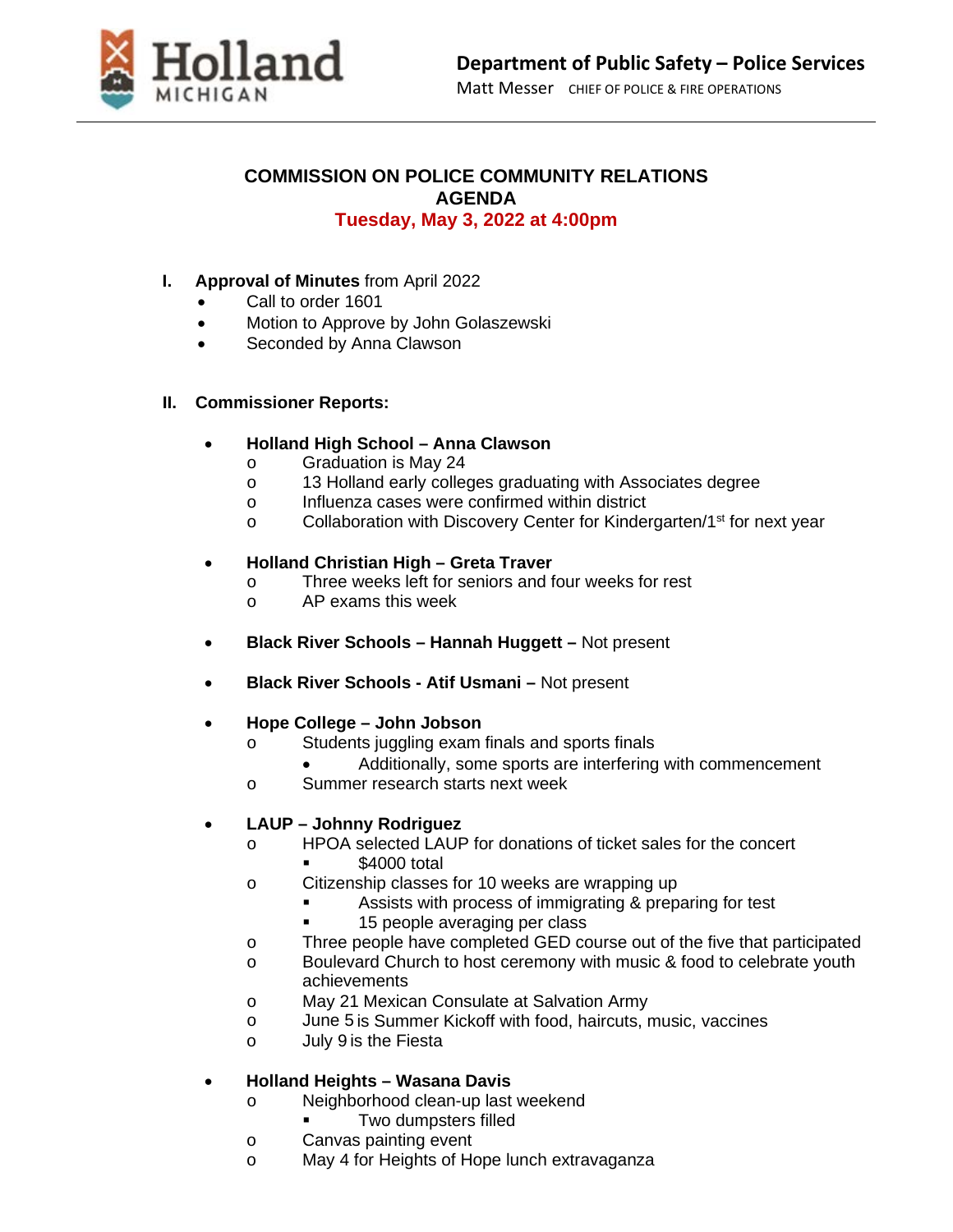- **Escape Ministries – Jennifer Jones –** Not present
- **Midtown Counseling – Sue VanWyngarden**
	- o Started process to going into Jefferson this summer<br>OSCN would be present at school to facilitate
		- OSCN would be present at school to facilitate counseling
		- Hopeful for three to four counselors
	- o Counseling at Holland West this summer as well

## • **Resident – Jennie Woehl**

o Slight uptick in Covid (omicron) w/ Influenza as well at Holland Hospital

# • **Resident – John Golaszewski**

- o Semester is done at GVSU & Davenport
- **GVSU College of Community/Public Service – Billy Wallace –** Not present

# • **Human Relations - Esther Fifelski**

- o Bridges out of Poverty series, May 18 & 21 at Herrick Library<br>o June 18 Juneteenth at Kollen Park
- June 18 Juneteenth at Kollen Park
- o June 7 Summit

## **III. Public Comments –** *Please Limit to 2 minutes*

• **None Present**

## **IV. Discussion – HDPS Updates**

- **Chief Messer**
	- o Present Referred to Capt. Mulder for discussion

## • **Capt. Mulder**

- o No significant investigations or ongoing complaints
- o Hired a new cadet
- o Two conditional offers given to police officers
	- One current cadet

## • **Sgt. Weatherwax**

- o CRASE to HPS
	- **Entire CP team got certified as instructors**<br>**EXECUTE:** Working directly with Nick Cassidy to instru
	- Working directly with Nick Cassidy to instruct staff in schools
		- o Ofc. Soto and Sgt. Weatherwax taught class<br>
		o HPOA bought food for all HPS staff for appre
		- HPOA bought food for all HPS staff for appreciation day
- o Scholarships
	- Sent out to local learning institutes & similar
	- Not a single application received by PD
	- **Consider placing scholarship deadline in December or March 1 to** get interest by coinciding with other scholarships

# • **Ofc. N. Hamberg**

- o Car giveaway last week
	- Individual who obtained vehicle was part of women's CLEAR group led by 70x7 and Ofc. Hamberg & Ofc. Nelson
	- New businesses have come forward to donate time and resources for future & past giveaways